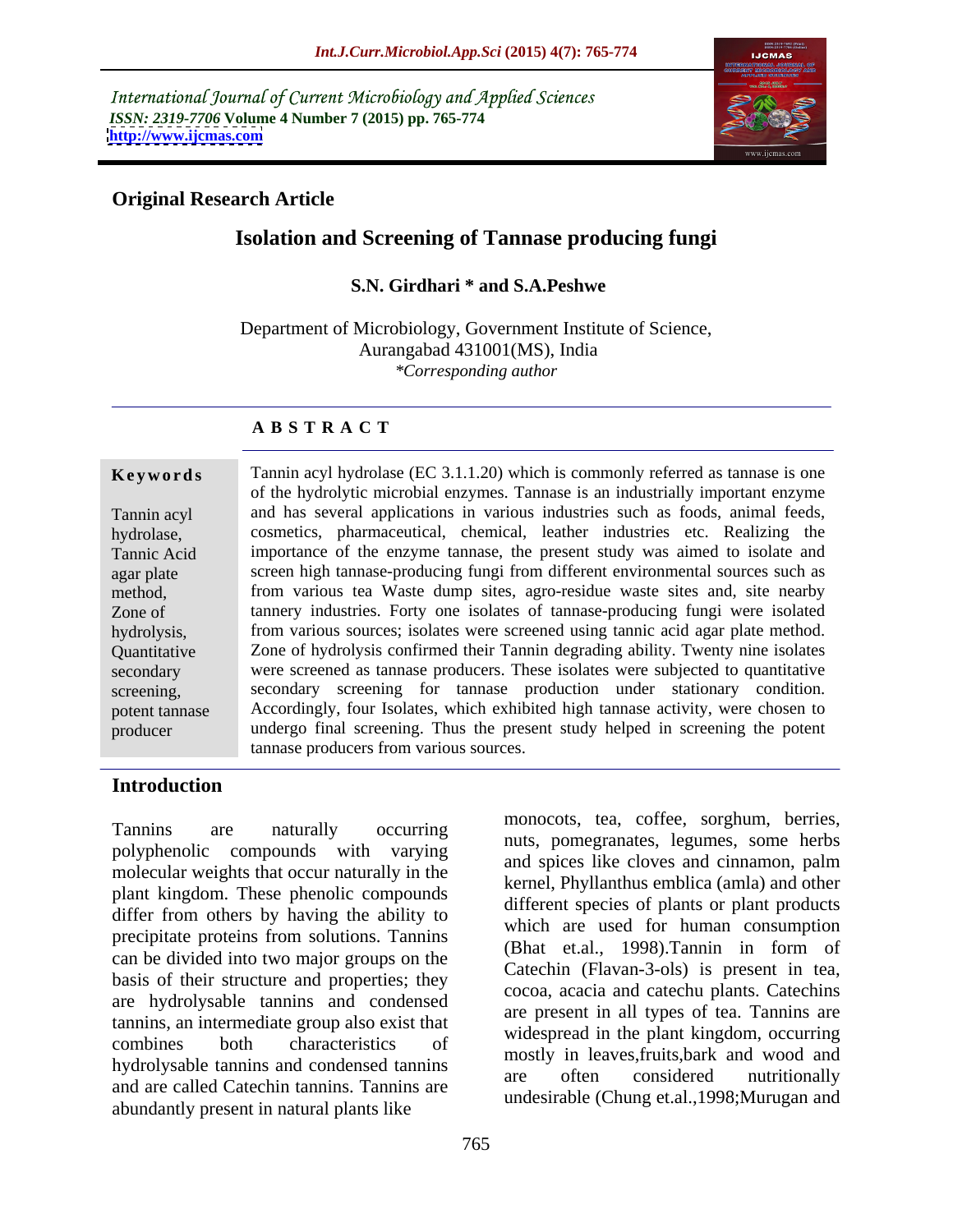many enzymes (Field and Lettinga,1992) low quantities, specially as anthocyanidins.

antimicrobial property and are resistant against microbes to protect plant bodies; partial decolourization by enrichment help of the hydrolytic enzyme named Tannin

Tannase (Tannin acyl hydrolase, E.C.3.1.1.20) catalyzes the hydrolysis of inducible enzyme. Bacteria, Yeast and the commercial applications of tannase are in the manufacturing of instant tea, tannase

Tannase is also used as a clarifying agent in some fruit juices and in cold drinks with coffee flavour where its use applies to the working on isolation, identification and removal of the phenolic compounds present screening the novel species of actinomycetes in plant materials. It has application in from different samples or ecosystems. Thus detanification of food and increasing the by realizing the importance of the enzyme nutritive property of feed provided to cattle tannase, the present study aimed to isolate and also in bioremediation by cleaning up and screen high tannase-producing fungi the tannins from effluents of industries from various environmental sources. The specially from leather industries. In the characteristics of the organisms and the

saleh,2010).Tannins inhibit growth of production of beer, tannase could be used to various microorganisms, by precipitating remove tannins, since they are present in

Tannins are therefore known for their Tannase also has a potential application in they are toxic and release bacteriostatic cultures because of its capability to compounds making non-reversible action hydrolyze tannic acid and gallic acid esters. with proteins (Bhat et.al., 1998). Although Tannery effluents contain high quantities of having antimicrobial activity, tannins serve tannins, mainly polyphones, which are as a nutrient compound or substrate for dangerous pollutants; here the use of 3 some microorganisms that utilize it with the tannase represents a cheap and effective acyl hydrolase. Tannic acid is a compounds. In addition this enzyme is also heteropolymer composed of glucose and used as a sensitive analytical probe for gallic acid in 1:9 ratios and has various determining the structure of naturally commercial applications. Industrial occurring gallic acid ester. One of the most bioconversion of tannic acid is achieved important applications of tannase is the with Tannase (Mondal et.al, 2001). The production of gallic acid from plant byester and depside bonds in hydrolysable the antibacterial drug, Trimethoprim, used in tannins, as tannic acid, releasing glucose and the pharmaceutical industry, in recent years gallic acid. Tannase is an extracellular it is find out that bacteria producing tannase filamentous fungi (Bertolin, T et.al., 2001, allocating the possibility of bacterial tannase Cavalitto, S. et.al., 1996, Aoki, K et.al., as biomarker for colon cancer (Lekha and 1976) are known tannase producers. Most of Lonsane, 1997; Das Mohapatra et.al., 2012). is used to eliminate water-soluble fungal tannase are exploited and studied precipitates called "tea cream" (Sanderson extensively as compared to the bacterial et.al., 1974). tannase, however reports on bacterial the olive oil wastewater treatment and partial decolourization by treatment for the removal of these products rich in tannins (Coggon et.al., 1975). Gallic acid is an important intermediary compound in the synthesis of have been associated with colon cancer Many reports regarding fungal and bacterial tannase are available and it is evident that tannase are also available

Nevertheless there are also scientists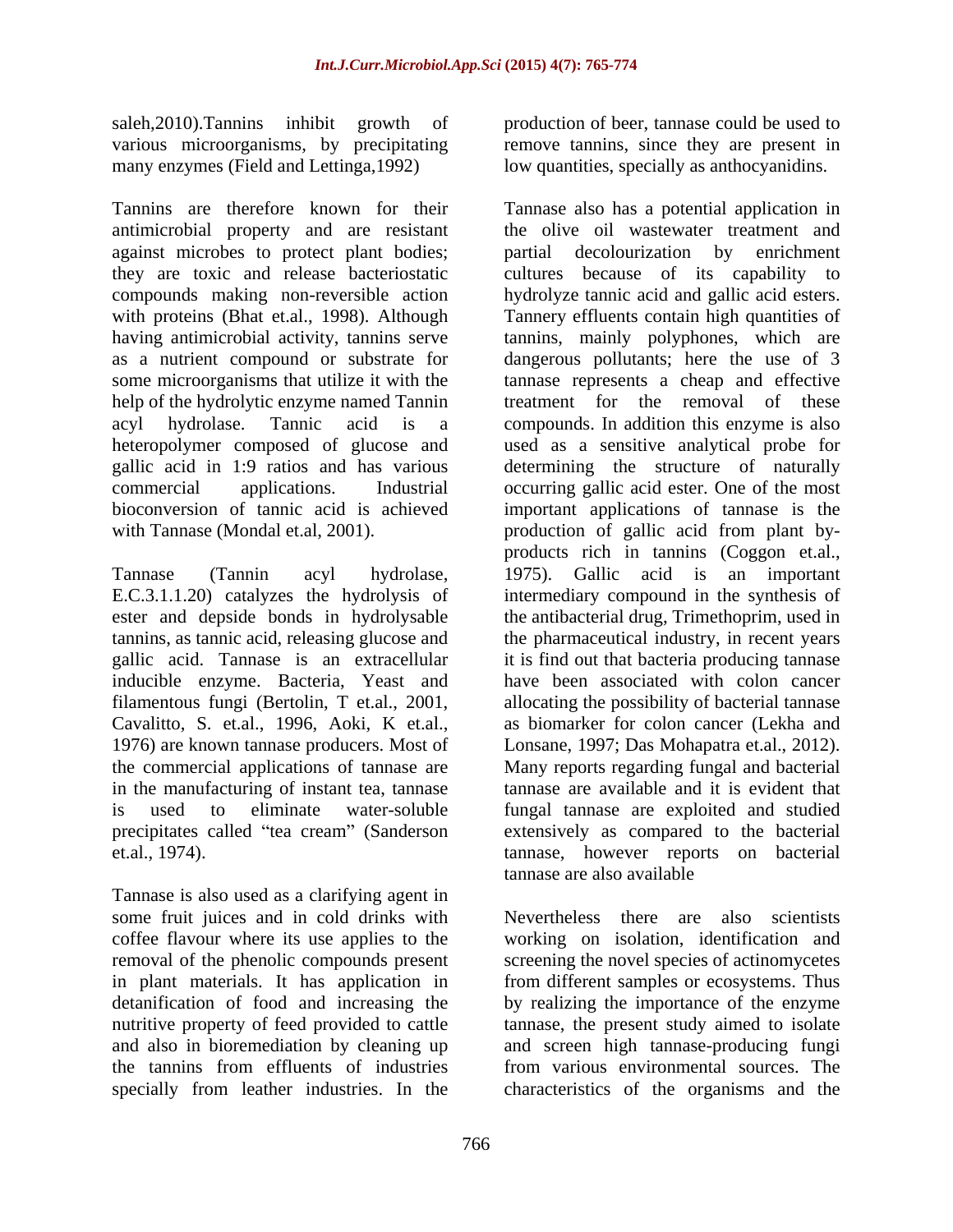activity of tannase produced by them were **Production of tannase** studied.

Soil samples of various tea waste dump local tannery industries were collected and enriched in Tannin containing medium. The enriched soil samples were diluted and plated on Potato Dextrose agar media (Hi Media, India) plates, and incubated for 72 hours at 30ºC. Fungal colonies developed slants was scrapped off and suspended into were isolated and purified by repeated sub 10 mL sterile 0.1 % Tween 80 solution. culturing (Fig, 1). Suspension was mixed using cyclomixer to

Total of 41 fungal isolates were obtained was serially diluted and plated on PDA for and they were screened for the production of tannase by spot inoculating the culture to a tannin agar medium, containing 1gm yeast extract, 0.5 gm Nacl, 0.5 gm tannin, 1 gm<br>sucrose, 3gm Agar- agar, D/W 100 ml. The sucrose, 3gm Agar- agar, D/W 100 ml. The 5% v/v spore suspension of the isolates was inoculated plates were incubated for 72 hours at 30<sup>o</sup>C. The same of the medium. Cells were removed by filtration

The plates were flooded with  $0.01 \text{ M}$  FeCl<sub>3</sub> free broth containing crude enzyme i.e. which reacts with tannic acid and forms a filtrate was used for estimating the tannase brown colour (R. Kumar et. al., 2010). The tannase producing fungal isolates were subjected to quantitative secondary **Tannase Assay** screening by performing tannase assay by preserved on Potato Dextrose agar slants, by making the various concentrations of 1%

Morphological features were observed from the plates according to their growth pattern

**Materials and Methods** mL Erlenmeyer flask containing 50 mL **Enrichment and isolation of tannase** gm, Nacl 0.5 gm, tannic acid 0.5 gm, **producing fungi** The sucrose 1 gm, D/W 50ml). The medium was sites, agro-residue waste site and site nearby after sterilization. The pH of the medium **Production of tannase** Enzyme production was carried out in <sup>100</sup> tannic acid broth medium (yeast extract 1 sterilized at 121°C at 15 lbs for 15 min, Tannic acid was filter sterilized and added was adjusted to 4

### **Preparation of Spore suspension**

The fungal growth from the Potato Dextrose 10 mL sterile 0.1 % Tween 80 solution. break cell aggregates. The spore suspension determination of colony forming unit.

### **Inoculum Preparation**

5% v/v spore suspension of the isolates was used as inoculum in 50 mL tannic acid through Whatman filter paper No. 1. Cellfree broth containing crude enzyme i.e. activity.

### **Tannase Assay**

Mondal's colorimetric method. Fungi were Standard graph of tannic acid was prepared regular sub culturing were done after every tannic acid ranging from 1mg/ml to 30 days. 10mg/ml, from every concentrations of **Characteristic studies of isolates** acetate buffer (pH 5.0) mix with 2 ml of and zone formations by the fungal isolates. denatured enzyme. The tubes were then Microscopic examination of fungi was done centrifuged (5,000 x g, 10 min) and the with lacto phenol cotton blue exercises in precipitate was dissolved in 2 ml of SDS – by making the various concentrations of 1% tannic acid 0.5 ml of tannic acid, in 0.2 M Bovine Serum Albumin (1 mg/ml) which precipitate the tannic acid. A control reaction was also carried out with heat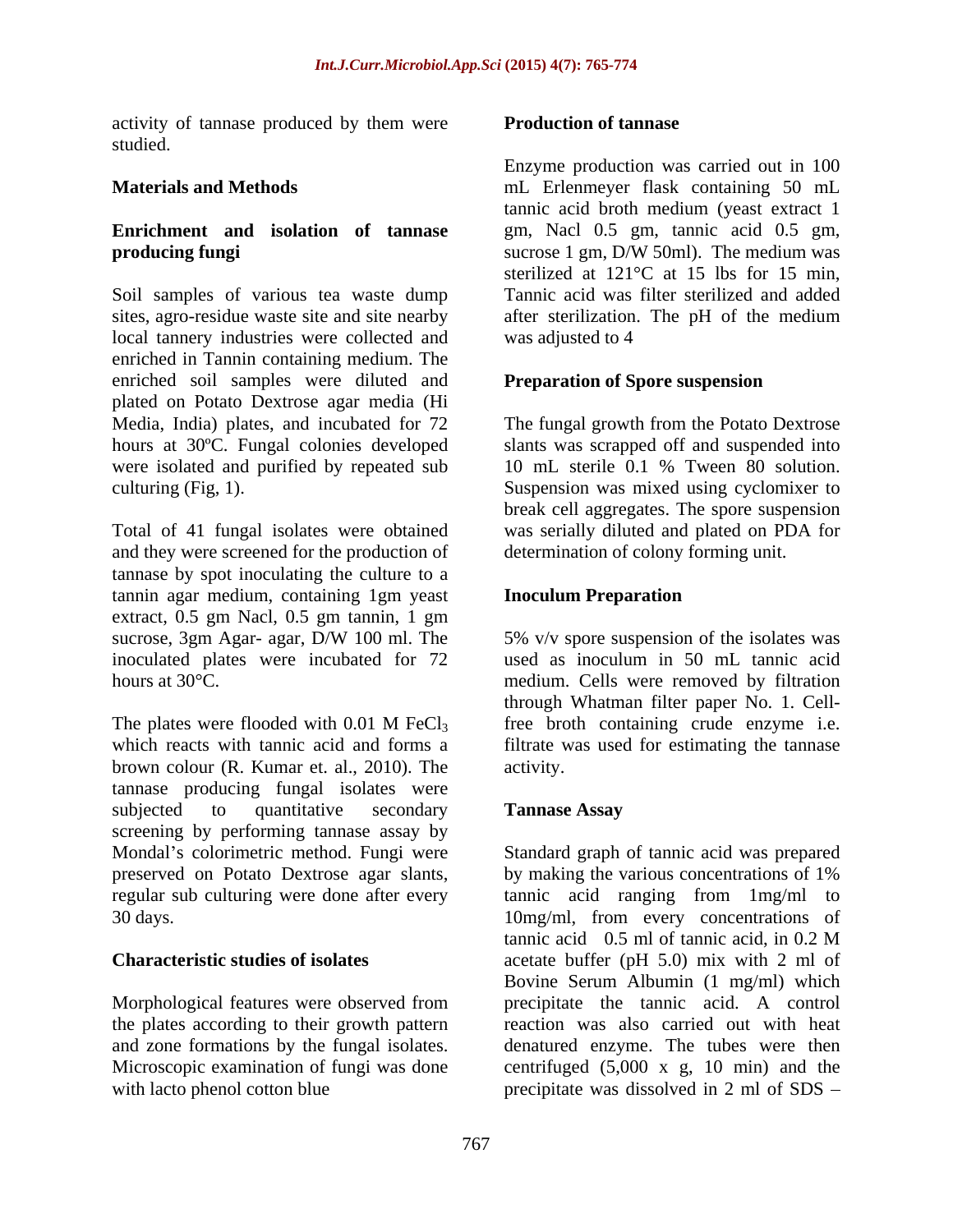amount of enzyme, which is able to waste sites. hydrolyse  $1\mu$  mole of ester linkage of tannic acid per min at specific condition.

For isolated fungal cultures tannase assay 5% of the spore suspension of each culture of tannin hydrolysis was measured after 72 was inoculated in tannin broth and incubated it at 30°c for 72 hours. After incubation the control tube was run without the enzyme.

Amount of tannic acid hydrolyzed by **Secondary Screening of potential tannase** enzyme was calculated by subtracting amount of residual tannic from the un-

The amount of tannic acid hydrolyzed by carbonarius while Sk11 as *Penicillium* enzyme was obtained from standard graph.

were obtained which exhibited zone of

triethanolamine (1% w/v, triethanolamine) tannin hydrolysis (Fig.2), thus confirming solution and the absorbance was measured at their ability to degrade tannin. The fungal 530 nm after addition of 1 ml of  $FeCl<sub>3</sub>$  (0.13 isolates were preserved on Potato Dextrose M). (Mondal et.al., 2001) Agar slants. Brahmbhatt D., et.al.,2014 One unit of the tannase was defined as the from tea waste dump sites and agro residue isolated seven tannin hydrolyzing fungi waste sites.

### **Characteristic studies of isolates**

**Screening of potential tannase hydrolysing fungal isolates**  characteristics) based on size, shape, margin, Morphological features (colony texture, opacity; elevation and pigment (Table 1 and Table 2) were observed. Zone hours incubation (Table 2).

broth was filtered and filtrate was used as Microscopic examination of fungal isolates source of crude enzyme. For the tannase revealed that the isolates Sk7 and Sk12 assay 0.5mL of crude enzyme solution was belonged to *Aspergillus* species, while Sk4 incubated with 0.5 ml of 1.0% (w/v) tannic and Sk11 belonged to *Penicillium*, species. acid, in 0.2 M acetate buffer (pH 5.0). The Gustavo et.al, 2001 report the isolation of Gustavo et.al, 2001 report the isolation of tannin hydrolyzing *Aspergillus niger.*

# **producing fungal isolates**

hydrolyzed tannic acid in the control tube. Twenty nine fungal isolates were screened The activity was calculated using following efficiency under stationary condition. . The formula: Enzyme activity (U/mL) = results are as shown in Fig. 3. The isolates microgram of tannic acid hydrolyzed by maximum tannase activity viz. -54.6 U/ml enzyme x 1000 76.4U/ml, 60.5 U/m 53.4U/ml respectively. 1701(Mol.wt of enzyme) x ml of enzyme<br>and Sk12 were identified as Aspergillus funity and Sk12 were identified as Aspergillus **Results and Discussion**  is as shown in Fig.4. on the basis of their tannase producing Sk4, Sk7, Sk11 and Sk12 exhibited On the basis of morphology and microscopic examination Sk7 as *Aspergillus fumigatus*, and Sk12 were identified as *Aspergillus carbonarius* while Sk11 as *Penicillium* lividum westling and Sk4 as *Penicillium citrinum* thom. The microscopic observation

**Enrichment and isolation of tannase** The fungal isolate Sk7 exhibiting maximum **producing fungi** tannase activity was selected for further A total of 29 (SK1 to SK29) fungal isolates E.M. (2011) reported economic production studies. Similarly Hamdy H.S.and Fawzy of tannase by Aspergillus niger.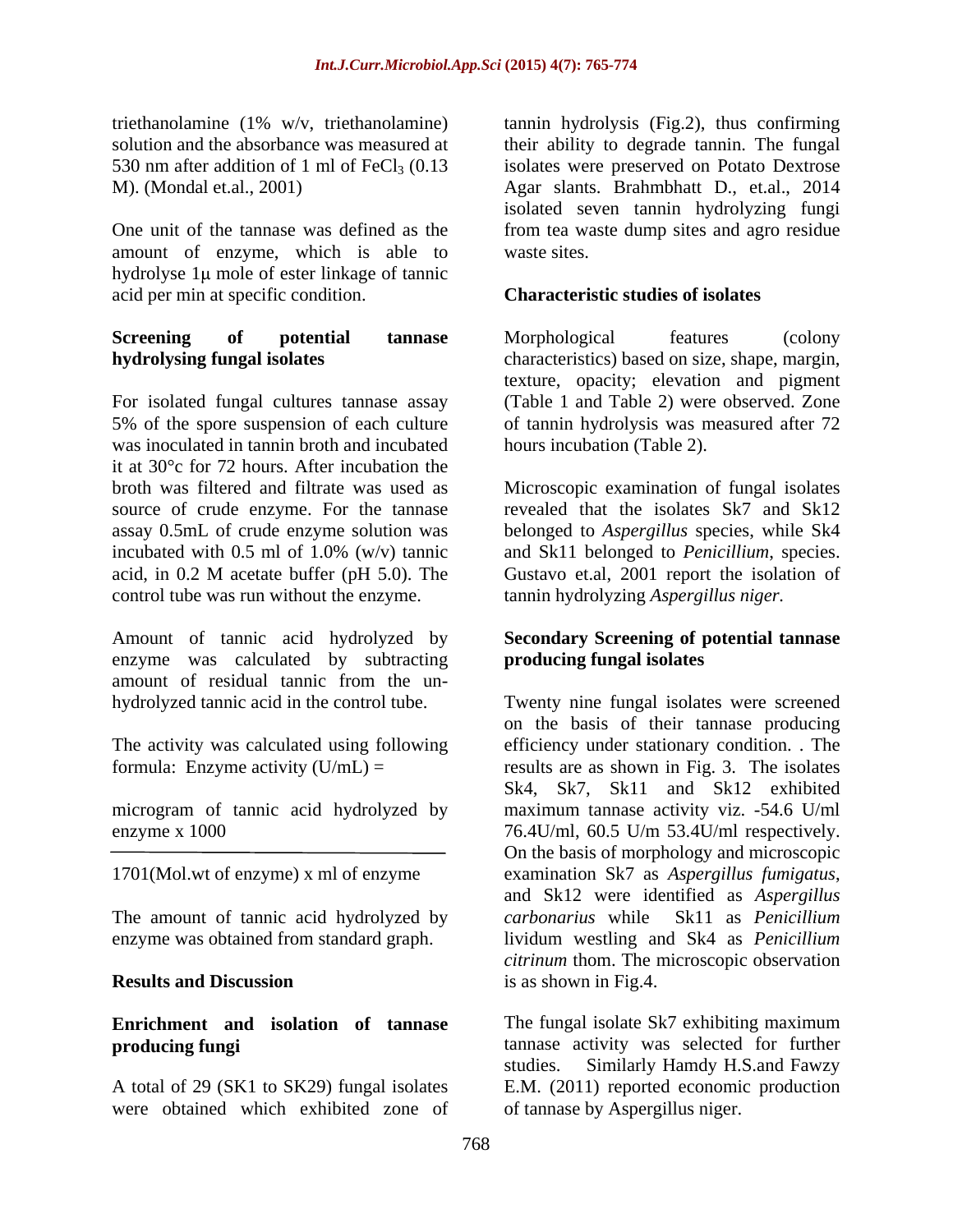| Sr.no.                  | Fungal           | Size         | Form        | Margin   | Elevation | Texture          | Opacity | Pigment          |
|-------------------------|------------------|--------------|-------------|----------|-----------|------------------|---------|------------------|
|                         | isolate          |              |             |          |           |                  |         |                  |
| $\mathbf{1}$            | Sk1              | <b>Small</b> | Circular    | Entire   | Raised    | Rough            | Opaque  | <b>Black</b>     |
| $\overline{2}$          | Sk <sub>2</sub>  | Small        | Circular    | Entire   | Raised    | Rough            | Opaque  | $\overline{Off}$ |
|                         |                  |              |             |          |           | and dry          |         | White            |
| $\overline{3}$          | Sk <sub>3</sub>  | <b>Small</b> | Circular    | Entire   | Raised    | Rough            | Opaque  | White            |
|                         |                  |              |             |          |           | and dry          |         |                  |
| 4                       | Sk <sub>4</sub>  | Big          | Rhizoidal   | Undulate | Raised    | Rough            | Opaque  | <b>Brown</b>     |
|                         |                  |              |             |          |           | and dry          |         |                  |
| 5                       | Sk <sub>5</sub>  | Small        | Circular    | Lobate   | Umbonate  | Rough            | Opaque  | Green            |
| $\overline{6}$          | Sk <sub>6</sub>  | Small        | Irregular   | Entire   | Raised    | Rough            | Opaque  | Green            |
| 7                       | Sk7              | <b>Big</b>   | Irregular   | Entire   | Raised    | Rough            | Opaque  | Green            |
| $\overline{\mathbf{8}}$ | Sk8              | Small        | Rhizoidal   | Entire   | Raised    | Rough            | Opaque  | Light            |
|                         |                  |              |             |          |           |                  |         | green            |
| $\overline{9}$          | Sk9              | <b>Small</b> | Filamentous | Entire   | Raised    | Rough            | Opaque  | Green            |
| 10                      | Sk10             | <b>Small</b> | Circular    | Lobate   | Raised    | Smooth           | Opaque  | Dark             |
|                         |                  |              |             |          |           |                  |         | <b>Black</b>     |
| 11                      | Sk <sub>11</sub> | Big          | Irregular   | Undulate | Umbonate  | Rough            | Opaque  | Light            |
|                         |                  |              |             |          |           |                  |         | Green            |
| $\overline{12}$         | Sk12             | <b>Big</b>   | Rhizoidal   | Undulate | Umbonate  | Rough            | Opaque  | <b>Black</b>     |
|                         |                  |              |             |          |           | and dry          |         |                  |
| 13                      | Sk <sub>13</sub> | <b>Small</b> | Circular    | Entire   | Raised    | Rough            | Opaque  | Green            |
|                         |                  |              |             |          |           | and dry          |         |                  |
| 14                      | Sk14             | <b>Small</b> | Irregular   | Entire   | Umbonate  | Smooth           | Opaque  | Yellow           |
| 15                      | Sk15             | small        | Circular    | Entire   | Raised    | Dry              | Opaque  | Orange           |
| $\overline{16}$         | Sk16             | Small        | Circular    | Entire   | Raised    | Rough            | Opaque  | Green            |
| 17                      | Sk17             | Big          | Filamentous | Entire   | Raised    | Rough            | Opaque  | <b>Black</b>     |
| 18                      | Sk18             | Small        | Circular    | Entire   | Raised    | Rough<br>and dry | Opaque  | <b>Brown</b>     |
| 19                      | <b>Sk19</b>      | <b>Small</b> | Circular    | Undulate | Raised    | Rough<br>and dry | Opaque  | <b>Black</b>     |
| 20                      | <b>Sk20</b>      | Big          | Filamentous | Entire   | Raised    | Rough            | Opaque  | Orange           |
| 21                      | Sk21             | Big          | Irregular   | Entire   | Raised    | Rough            | Opaque  | Light            |
|                         |                  |              |             |          |           |                  |         | Orange           |
| 22                      | Sk22             | <b>Small</b> | Irregular   | Undulate | Umbonate  | Rough            | Opaque  | Off white        |
| 23                      | Sk23             | <b>Small</b> | Circular    | Lobate   | Umbonate  | Rough            | Opaque  | Yellow           |
|                         |                  |              |             |          |           | and dry          |         |                  |
| 24                      | Sk24             | <b>Small</b> | Irregular   | Undulate | Raised    | Rough            | Opaque  | Off white        |
|                         |                  |              |             |          |           | and dry          |         |                  |
| 25                      | Sk25             | <b>Small</b> | Circular    | Lobate   | Raised    | Rough            | Opaque  | Yellow           |
|                         |                  |              |             |          |           | and dry          |         |                  |
| 26                      | Sk <sub>26</sub> | <b>Small</b> | Circular    | Entire   | Raised    | Smooth           | Opaque  | White            |
| $\overline{27}$         | Sk27             | Big          | Rhizoidal   | Entire   | Raised    | Rough            | Opaque  | Off white        |
|                         |                  |              |             |          |           | and dry          |         |                  |
| 28                      | Sk <sub>28</sub> | <b>Small</b> | Irregular   | Entire   | Raised    | Rough            | Opaque  | White            |
| 29                      | Sk29             | Small        | Circular    | Entire   | Raised    | Rough            | Opaque  | White            |
|                         |                  |              |             |          |           |                  |         |                  |

# Table.1 Morphological characterization of fungal isolates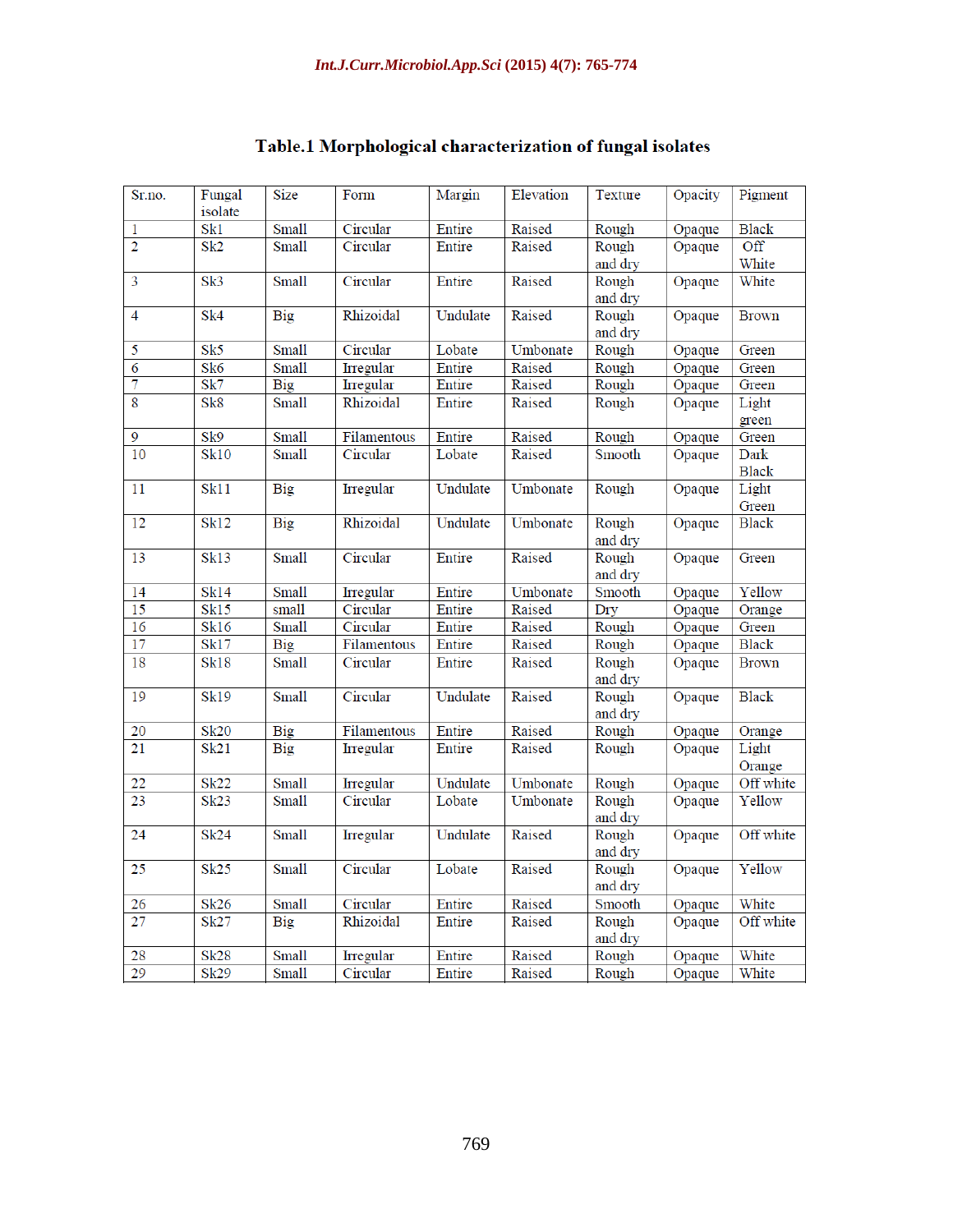### *Int.J.Curr.Microbiol.App.Sci* **(2015) 4(7): 765-774**

| Sr.No                   | Fungal isolate  | Zone of tannin hydrolysis |
|-------------------------|-----------------|---------------------------|
|                         |                 | (mm)                      |
| 1                       | Sk1             | 15                        |
| $\overline{2}$          | Sk <sub>2</sub> | 10                        |
| $\overline{\mathbf{3}}$ | Sk3             | 12                        |
| $\overline{4}$          | Sk4             | 15                        |
| 5                       | Sk5             | 20                        |
| 6                       | Sk6             | 20                        |
| 7                       | Sk7             | 25                        |
| 8                       | Sk8             | 04                        |
| 9                       | Sk9             | 25                        |
| 10                      | Sk10            | 30                        |
| 11                      | Sk11            | 20                        |
| 12                      | Sk12            | 25                        |
| 13                      | Sk13            | 30                        |
| 14                      | Sk14            | 20                        |
| 15                      | Sk15            | 10                        |
| 16                      | Sk16            | 10                        |
| 17                      | Sk17            | 15                        |
| 18                      | Sk18            | 15                        |
| 19                      | Sk19            | 15                        |
| 20                      | Sk20            | 20                        |
| 21                      | Sk21            | 20                        |
| 22                      | Sk22            | 15                        |
| 23                      | Sk23            | 25                        |
| 24                      | Sk24            | 15                        |
| 25                      | Sk25            | 20                        |
| 26                      | Sk26            | 20                        |
| 27                      | Sk27            | 20                        |
| 28                      | Sk28            | 20                        |
| 29                      | Sk29            | 20                        |

# **Table.2** Screening of fungal isolates for tannin hydrolysis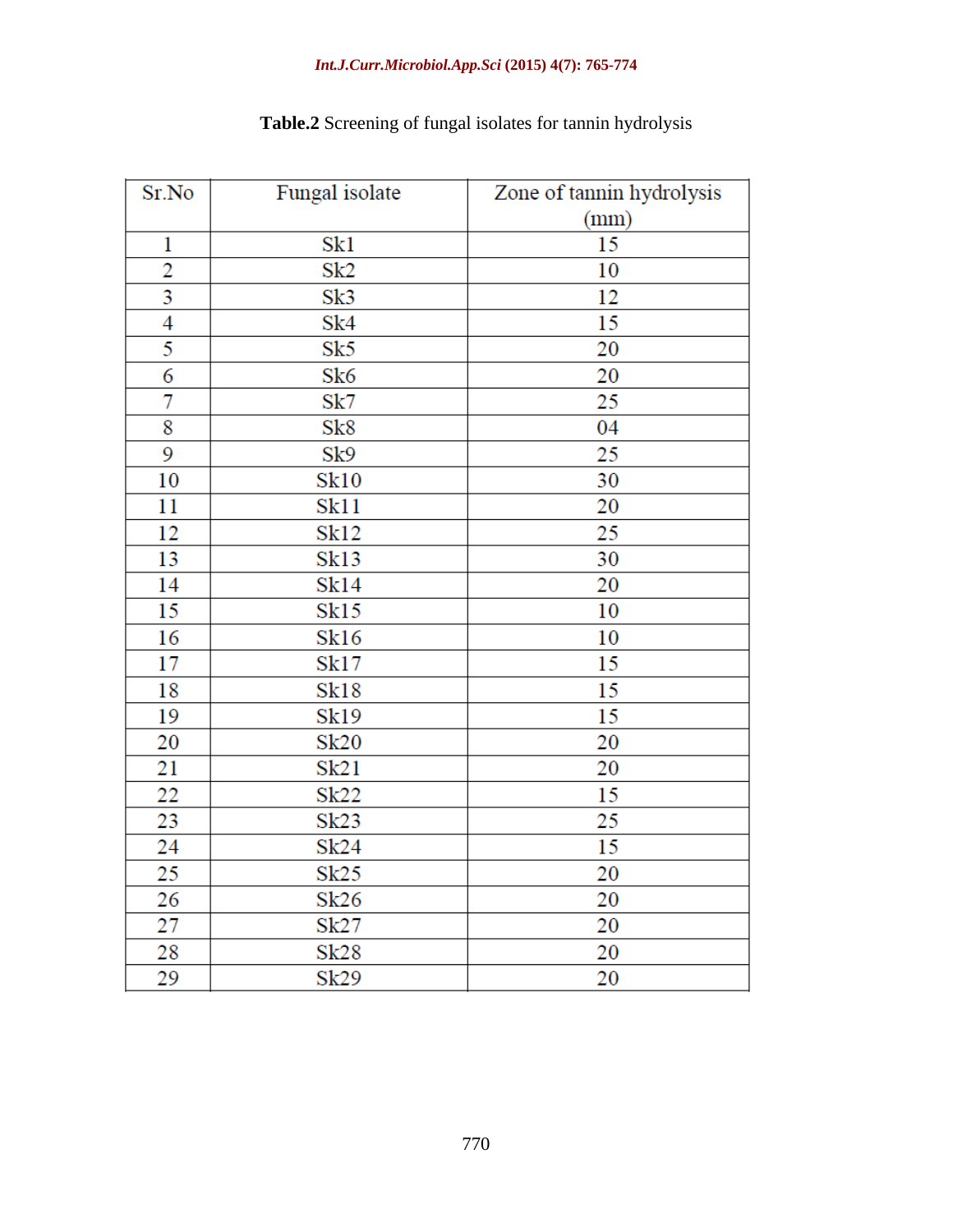

**Figure.1** Isolation of fungi from different tannin rich sites

**Figure.2** Fungal Isolates showing zone of tannin hydrolysis

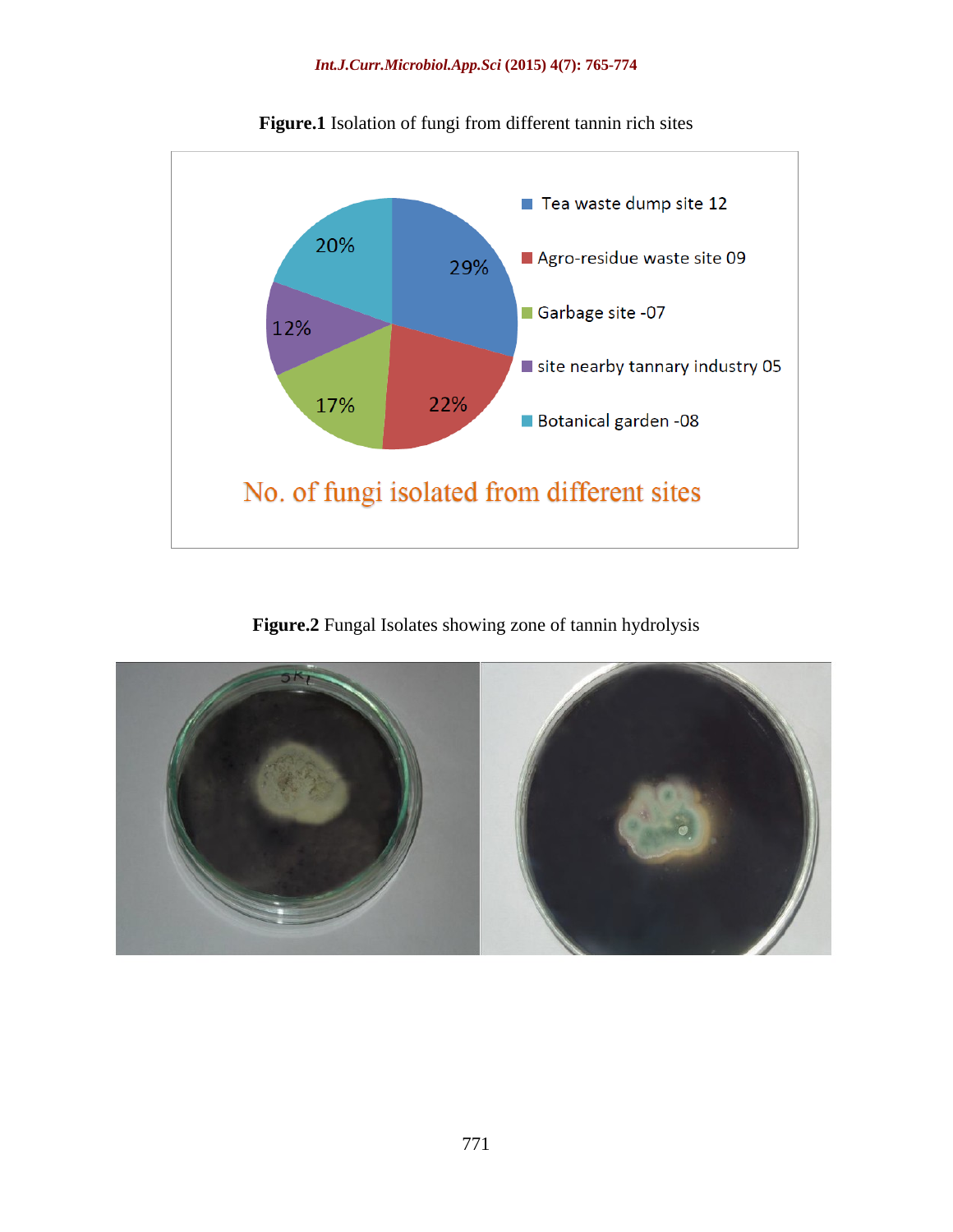**Figure.3** Morphology of the potential tannase producing fungi



Sk4: Penicillium citrinum Thom



SK12:Aspergillus carbonarius



Sk7: Aspergillus fumigatus



SK11: Penicillium lividum westling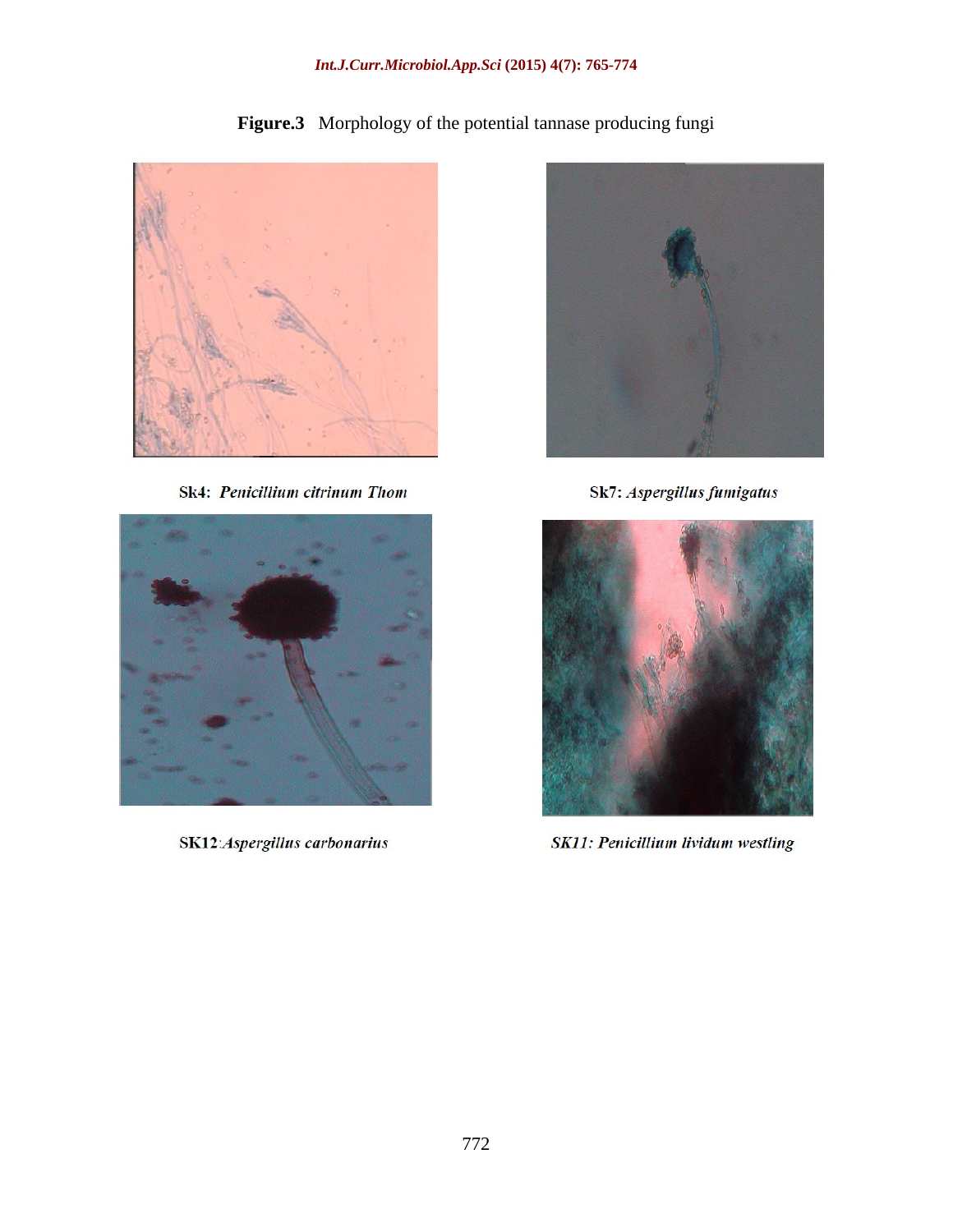

**Figure.4** Quantitative tannase profile (U/mL) of fungal isolates

K.Murugan and Saleh A (2010) report the application of Tannase produced by Aspergillus candidus for removal of tannin The authors gratefully acknowledge the from the tannery effluent. Microbiology Department, Government

Thus in the present study, various fungal tannase producers were isolated from various tannin rich sites, screened on the basis of tannase producing efficiency and **References** their morphological, and microscopic characters were studied. The potential isolate Sk 7, identified as Aspergillus fumigatus , will be used for tannase and potential uses of tannin acyl production and purification and its hydrolase. Food Science and Technology application will be exploited in food industry for debittering of fruit juices, clarification of wine etc. It will also be applied for treatment of tannery effluent.<br>Baneriee.A..A.Jana.B.R.Pati.K.C.Mondal. and

### **Acknowledgment**

Microbiology Department, Government Institute of Science, Aurangabad (MS.) for providing the facilities to carry out this research work.

### **References**

- Aguilar, C.N. and Gutierrez-Sanchez, G. 2001. Review. Sources, properties, applications International. 7(5): 373-382.
- Aoki, K., R. Shinke and. Nishira H. 1976. Purification and some properties of yeast tannase. Agr. Biol. Chem. 40 (1): 79-85.
- Banerjee, A., A.Jana, B.R. Pati, K.C. Mondal, Das mohapatra, P.K.2012.